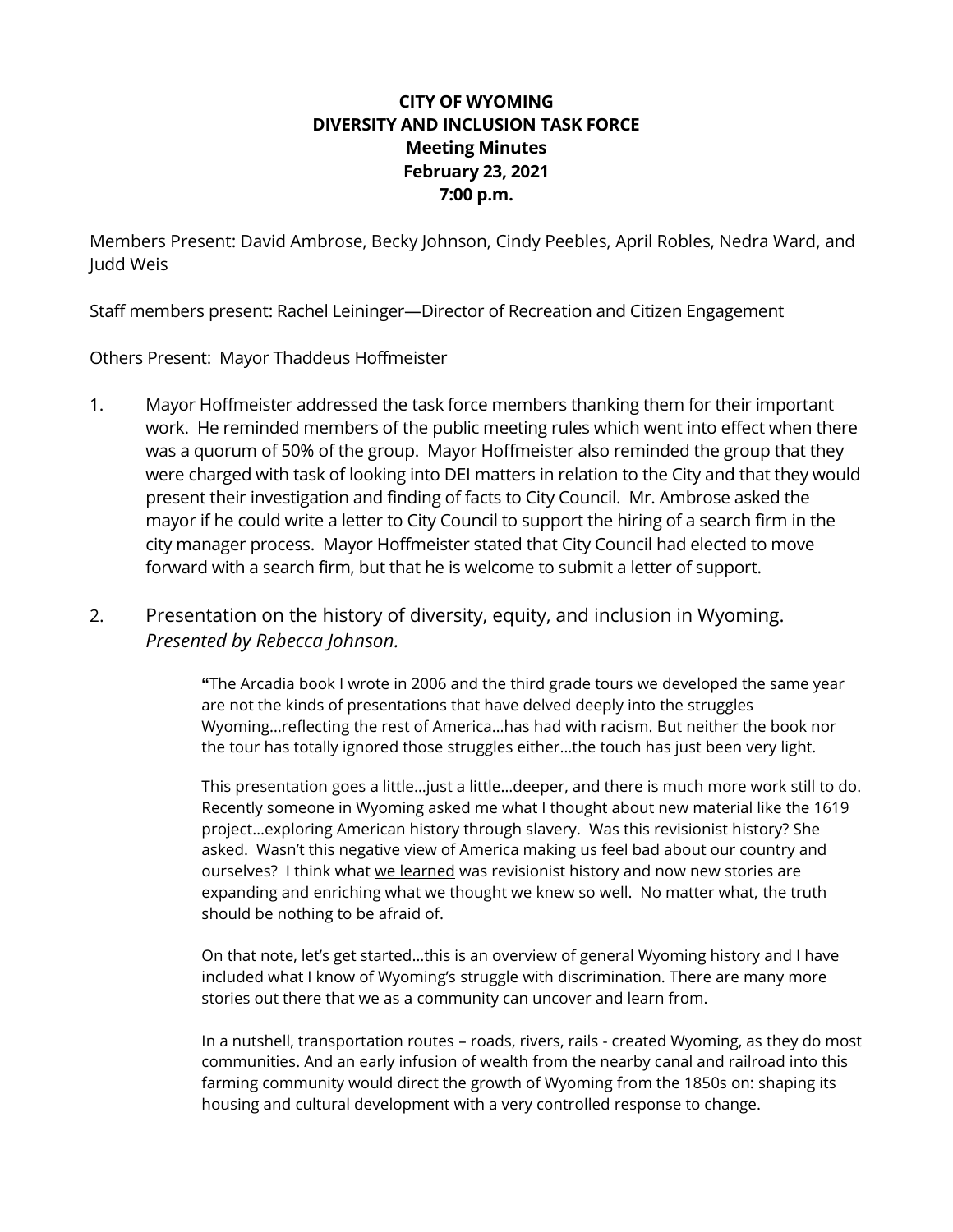## **Early History**

Wyoming before 1800 was just another five miles of heavily forested hills and creeks that fed a large stream the indigenous people called Maketewa, now known as the Mill Creek. In 1750, before any white settlers came to Ohio, a squirrel could jump on a tree at the Ohio River and jump from tree to tree, never touching the group, all the way to Lake Erie -- fully 95% of Ohio was so deeply forested.

The Adenas were indigenous people who lived in Ohio from 1000 BC to 700 AD. The Adenas, their descendants the Hopewell, and their descendants the Mississippians, were the Mound Builders. You can see how prolific these cultures were here in Ohio, which has more mounds than any other place in N. America. There was even a mound on the northernmost section of present-day Wyoming, which was leveled for farmland years ago, like most mounds in Ohio.

So when American settlers did arrive here, this land wasn't empty but teeming with Woodland tribes, at least a dozen living throughout the Ohio territory: the dominant Miami and Shawnee, and others: the Ottawa, Pottawatomie, Wyandot, Mingo, Tuscarawas, Muskingum, and Delaware. The Shawnee and Miami were farmers as well as hunters, with fields of corn and wheat far larger than what many settlers had ever seen in Europe.

The Northwest Ordinance was passed in 1787, which gave the new United States of America a plan for the governance of territories and the organization of new states. At that point, there was a flood of white settlers to the Ohio Valley. And that rush of settlement caused what became known as the Ohio Indian Wars.

Pioneers to this area were encouraged to build outlying settlements, called "stations" which were a few log houses protected by a blockhouse or two and wooden pickets. Because they were isolated, these stations were attacked, in this area frequently by the local Shawnee. The Shawnee had permanent settlements in Ohio…their largest was called Chillicothe, meaning capitol city, where they allowed women on their councils, explaining to a white visitor, "some women are wiser than some men."

Something to note, which was well known and puzzled over by white Americans – the indigenous tribes captured numerous Euro-Americans in their raids, and if those people were adopted into a family, they were treated as complete equals from that time on, particularly women. They often took the place of the person that family had lost to an attack. So when Euro-Americans, particularly youth and women who were captured, were later returned to their families, far more often than not they tried to escape back to their indigenous families. Because there was no caste system or racism in natural indigenous culture like what white society practiced. In addition, troubles in indigenous societies were communal…in hard times, everyone suffered together and in good times, everyone shared the bounty. In the developing American capitalistic society, economic suffering and celebrating were often individual or class experiences.

Of course, indigenous people are human beings like the rest of us. Their attacks were ruthless and terribly violent. This was war. White's Station was in Hartwell, by the bridge over the Mill Creek on Wayne Ave., and I tell the third graders the story about the attack there, when a woman who had just lost her husband to another raid lost 2 of her children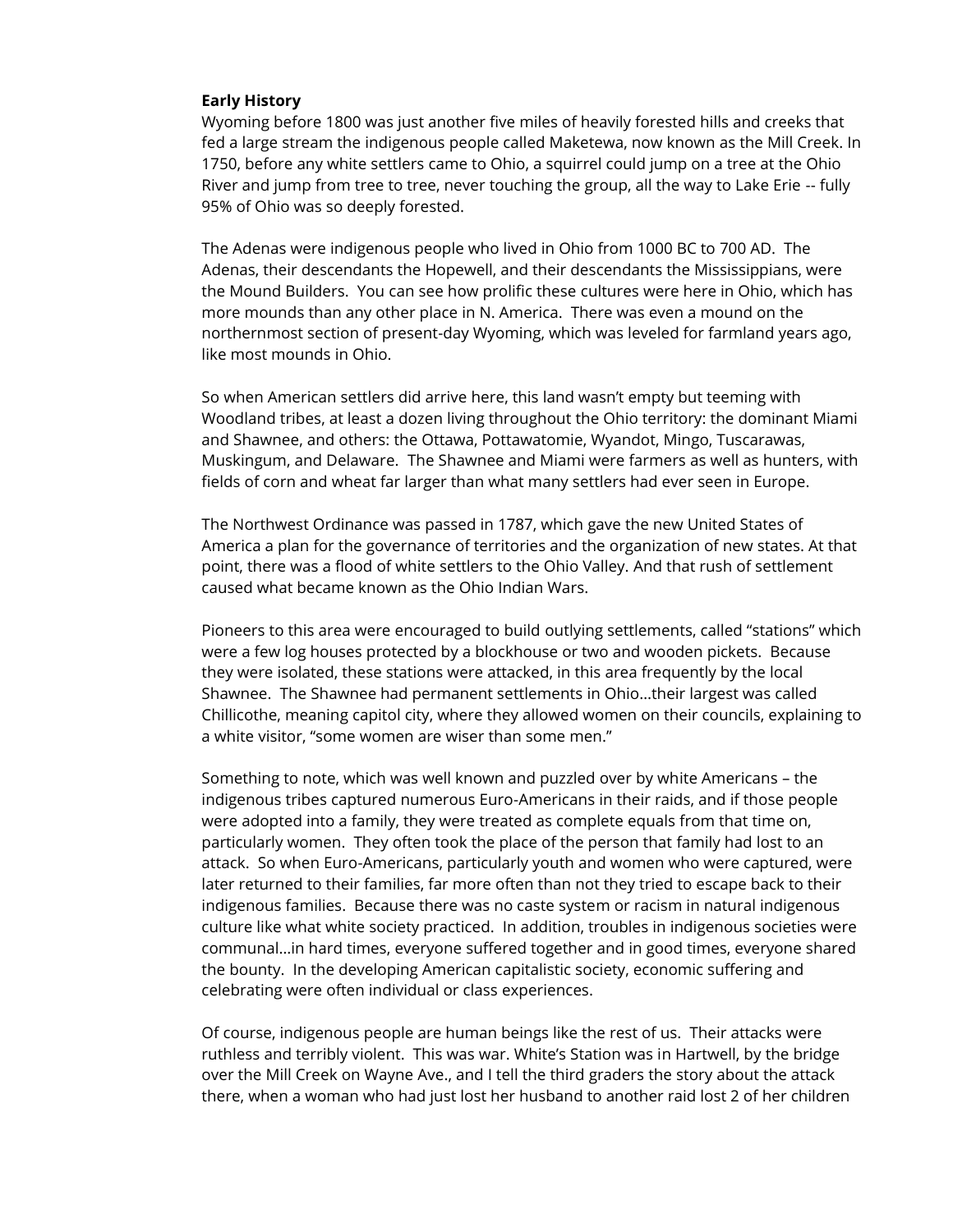in this one, only escaping by running down the creek with her last child in her arms. That happened just a mile or so from here, in 1793.

The US Army fared quite poorly through most of the Ohio Indian Wars, culminating in General St. Clair's defeat in 1792, still considered the worse defeat in American history. We only had about 2,000 active troops in the US Army then, and St. Clair lost literally half of the army in that one encounter…over 1,000 men.

President Washington appointed General Anthony Wayne to take command. Wayne Ave. is named after him, because it was this narrow, dirt trail that General Wayne led thousands of new recruits up the valley and onto the high plains of western Ohio, founding fort after fort, training his troops the entire time. He waged psychological warfare on the Indians, building these forts and depositing troops there and then heading north again. Each new fort established said to the Indigenous people, 'We're here to stay."

The Indigenous warriors were roundly defeated in 1794 at the Battle of Fallen Timbers near Toledo. Outmanned and outgunned, they ran back to the English fort nearby, which had armed and encouraged them, but the British troops kept the gates locked and they were massacred outside the fort by the Americans.

The Indigenous tribes signed the Treaty of Greenville in 1795, banning them from most of Ohio Territory. At the end of the War of 1812, the US threw the rest of the tribes out of Ohio permanently. This is why most townships in Ohio are "founded" around 1815-17.

I tell these stories to the children – and to you - because this is our local history, and we also should understand that the land our houses sit on today are, in all honestly, ours through the spoils of war.

After the Indian wars, settlement began in earnest in the Ohio Valley. Settlers traveled by river to Cincinnati, then made the difficult journey north through very thick wilderness. Settlers claiming land in the Mill Creek Valley used the Wayne Road, called the "Great Road," connecting Ft. Washington in Cincinnati with Ft. Hamilton, thirty miles north. It was the only road in the Valley, dirt and barely wide enough for a wagon. In 1806, a "shortcut" path for a road was cut through the woodlands, beginning in Carthage and running due north along the section line, rejoining the Great Road again in the southern part of Glendale. That road is today the Springfield Pike section that runs through Wyoming and Woodlawn. Over the years it was improved and became a toll road in 1834. You can see the last of many mile markers at Centennial Park, where it was moved years ago.

A good road was good for the whole community, because a farmer could get marketable goods down to Cincinnati and, from there, all the way to the Gulf of Mexico. This became a productive farming community, and most of the forest was cleared for farmland by white settlers from New Jersey, New York, Maryland, and Pennsylvania.

#### **Canals, Locks, and Lockland**

In the early 1830s, Wyoming's future changed with the construction of the locks for the Miami-Eric Canal. This canal would, in many ways, "reroute" Wyoming's rural nature as it gained a greater connection with the outside world.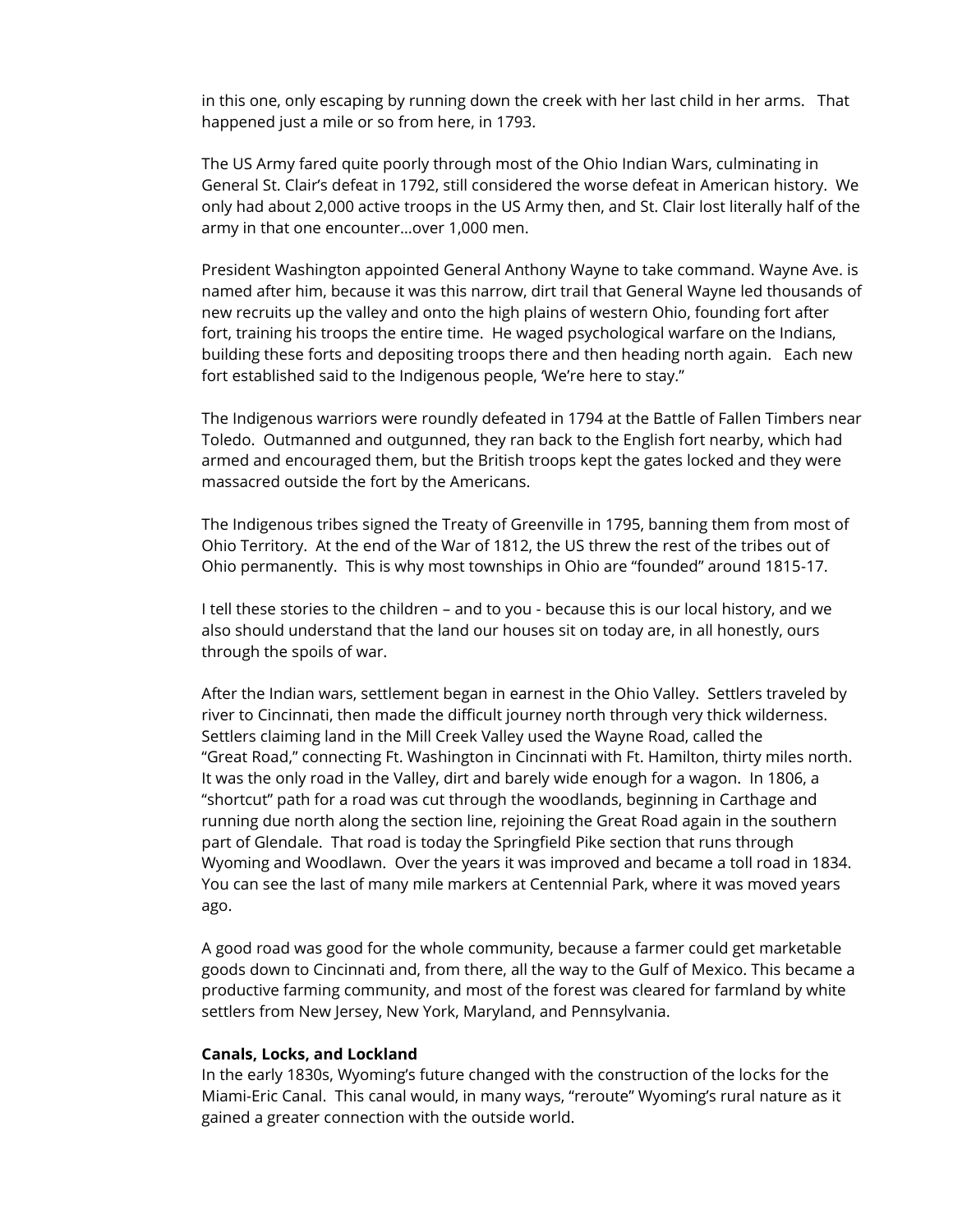By 1850, Ohio had dug a thousand miles of canal. Ours, here, was one of the earliest canals…the Miami and Erie Canal, which eventually connected the Ohio River at Cincinnati with Lake Erie. It was patterned after the success of New York's Eric Canal and it opened up the interior of Ohio and its port cities to a tremendous amount of commerce.

In the section of the Miami and Erie Canal near Wyoming, four locks were needed to lower the waterway 48 feet. This created an abundance of hydropower. That, and the convenient supply route, created the first manufacturing center in the entire region, known as "Lockland." Industries there manufactured paper, starch, flour, cotton, lumber, all milltype, water-wheel operations.

Lockland's industrial growth led directly to the residential growth of Wyoming, because company owners wanted property away from the industrial noise and upwind from the smell of the paper mills. Wyoming was due west and a one mile commute. The Miami canal, and the coming of the railroad in 1851, fully directed Wyoming's development as one of Cincinnati's earliest bedroom communities.

One of the most influential wealthy families to first live in Wyoming, the Stearns, typify the migration of business owners and other professionals looking to escape the urban industrialization they had created. George Stearns was already a successful industrialist in Cincinnati when he started a lumber mill in Lockland, and then purchased a part of the Riddle Farm in Wyoming and moved his family here. He encouraged his friends to move here, too, and offered them discounts on lumber for their homes, which is why so many stately houses built here in that period are wood frame, not brick like much of Cincinnati. The same year of Wyoming's incorporation, in 1874, 45 acres of village land went on the market, and nine Wyoming individuals, including Stearns, created the Wyoming Land and Building Company to purchase that tract in order to protect existing land use patterns in the area. This early control of land use allowed Wyoming to continue developing as a residential suburb, which was a benefit to the people living here, while businesses would move their operations to available sites in Lockland and Woodlawn.

Another example of this kind of control is Cross County Hwy. During the decades of planning for this highway, enough influential people in Wyoming voiced their concerns over its route that, although original plans had it following Galbraith most of the way, today it does a huge loop south of Galbraith and then loops back around to Finneytown. It goes nowhere close to Wyoming, although hundreds of houses in Mt. Healthy and North College Hill were torn down in that last phase of its construction.

#### **The Railway in the Village**

Before the 1850s, it took an entire day on horse or walking or in a canal boat to reach Cincinnati from Wyoming. In 1851, on its first day of operation here, the steam passenger train shortened that commute to less than one hour. By the 1880s, there were 33 daily trains through the station and you could get to downtown Cincinnati in 23 minutes. Train travel allowed many more people to move here and still easily commute to their work in Cincinnati. As that happened, the established farms in Wyoming began to subdivide and Victorian homes were built in the village and on the hills, particularly after the Civil War with a burst of housing demand. Now, a monthly ticket (for 60 rides) cost \$5 in 1860, which was very expensive, so the people moving here from Cincinnati were professionals, and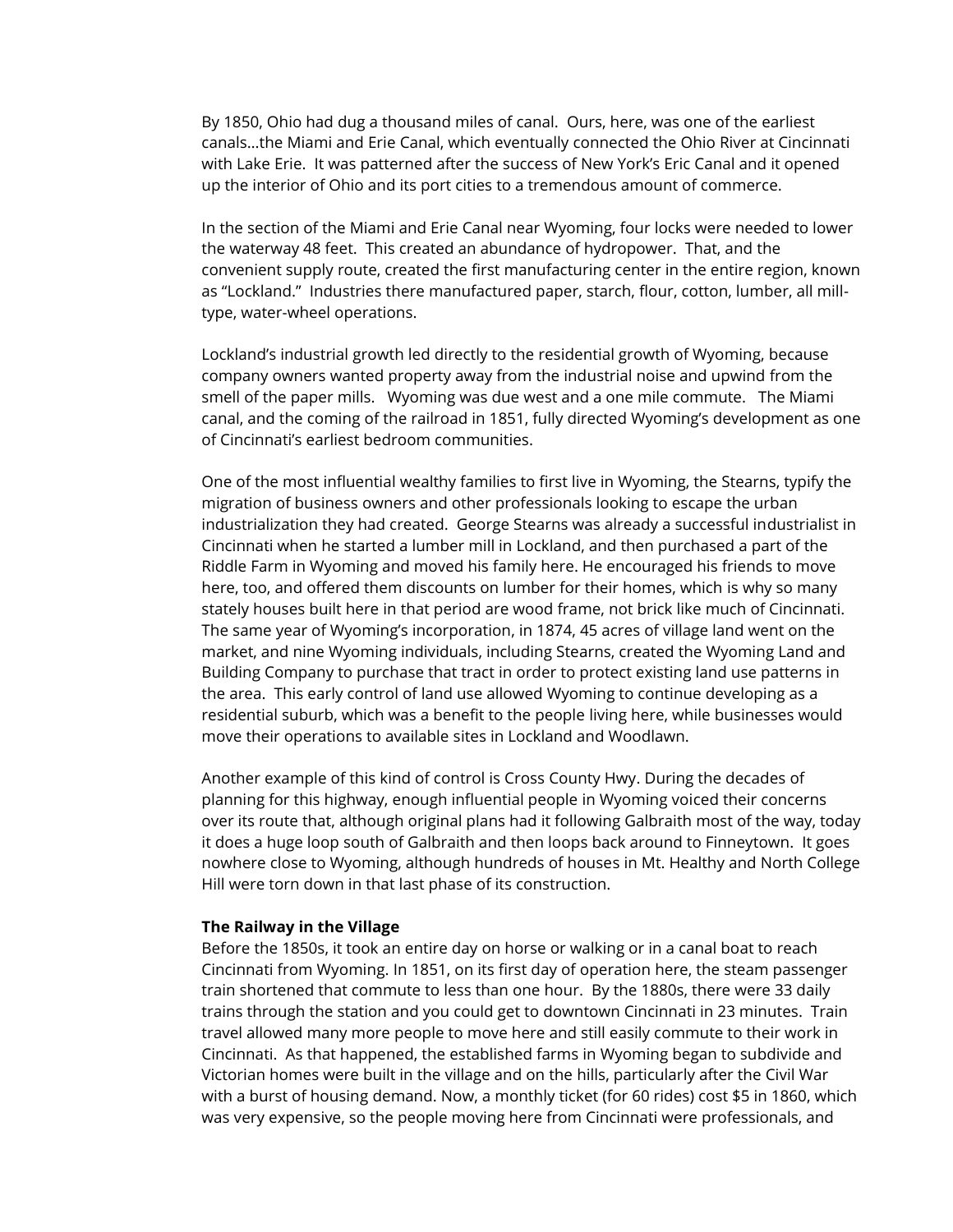that class was all white. Less advantaged people who lived here – Blacks and immigrants lived either close to the tracks because they worked on the railroad or in the Lockland factories or as servants in the finer homes in Wyoming.

#### **Churches**

The Wyoming community was so rural, people living here traveled to Lockland, Reading or Cincinnati to worship before the 1860s. The first actual church founded in Wyoming was by Black families, the Second Baptist Church, founded in 1869 by families who had ridden a wave of emancipated people out of the South after the Civil War and then found that no area church would welcome them. Its first church was located on Mulberry Street. Eventually, a weather-board church was built in Lockland and today it is the Mt. Zion Baptist Church of Woodlawn.

The 1870s saw a wave of church building as Wyoming's population increased. The Wyoming Presbyterian Church, then a Swedenborgian church. In 1872, the Episcopal congregation built Holy Trinity on Burns Avenue, the white families' Baptist church was built on Burns soon after.

For years, few Catholics lived here – Wyoming was predominantly white and Protestant because of the farmers who had settled here in early days from New England and the wealthier Cincinnatians who moved here because of the canal or convenient train travel. Poor Irish and German Catholic immigrants had come to Cincinnati to help build the canal; they stayed and began to build wealth but most were still poor or working-class, and we were also seeing huge new numbers of Irish and German refugees coming here in the 1850s. Catholics who did live here went to Mass in Reading, a working class neighborhood filled with immigrant Catholics.

However, among some Wyoming friends was a popular, wealthier couple who were Catholic, and in 1887, with his friends in mind, Lewis Worthington offered land near the tracks, on Crescent, at a deeply discounted rate to the Archdiocese of Cincinnati for the building of St. James Catholic Church. His condition? That the congregation agree to ban "foreigners" from the new church. Thus, announcements about the new church mentioned that it would "accommodate the English-speaking Catholics" in the area. This was a nativist reaction, in the hope that a Catholic church in Wyoming would not attract immigrants. St. James quickly established a parochial school to educate Wyoming Catholic children, who were often exposed in Wyoming school district curriculum to Protestant teachings. St. James eventually moved to its current location on the Pike.

The Valley Temple traces its roots to the Cincinnati School of Judaism, which began in 1952 with a meeting of Reform Jewish families in North Avondale. Parents served as teachers, obtaining their curriculum from the Reform Movement's School for Judaism, and conducted family worship services.

A large farm owned by the Meyer dairy family on Galbraith Road was sold for development around this time, and the land was first offered to family friends from the Jewish community. A number of Jewish families established the Compton Ridge neighborhood and continued their Reform Movement classes in Wyoming, eventually moving to the Wyoming Masonic Temple and then, in 1973, to The Valley Temple on Springfield Pike.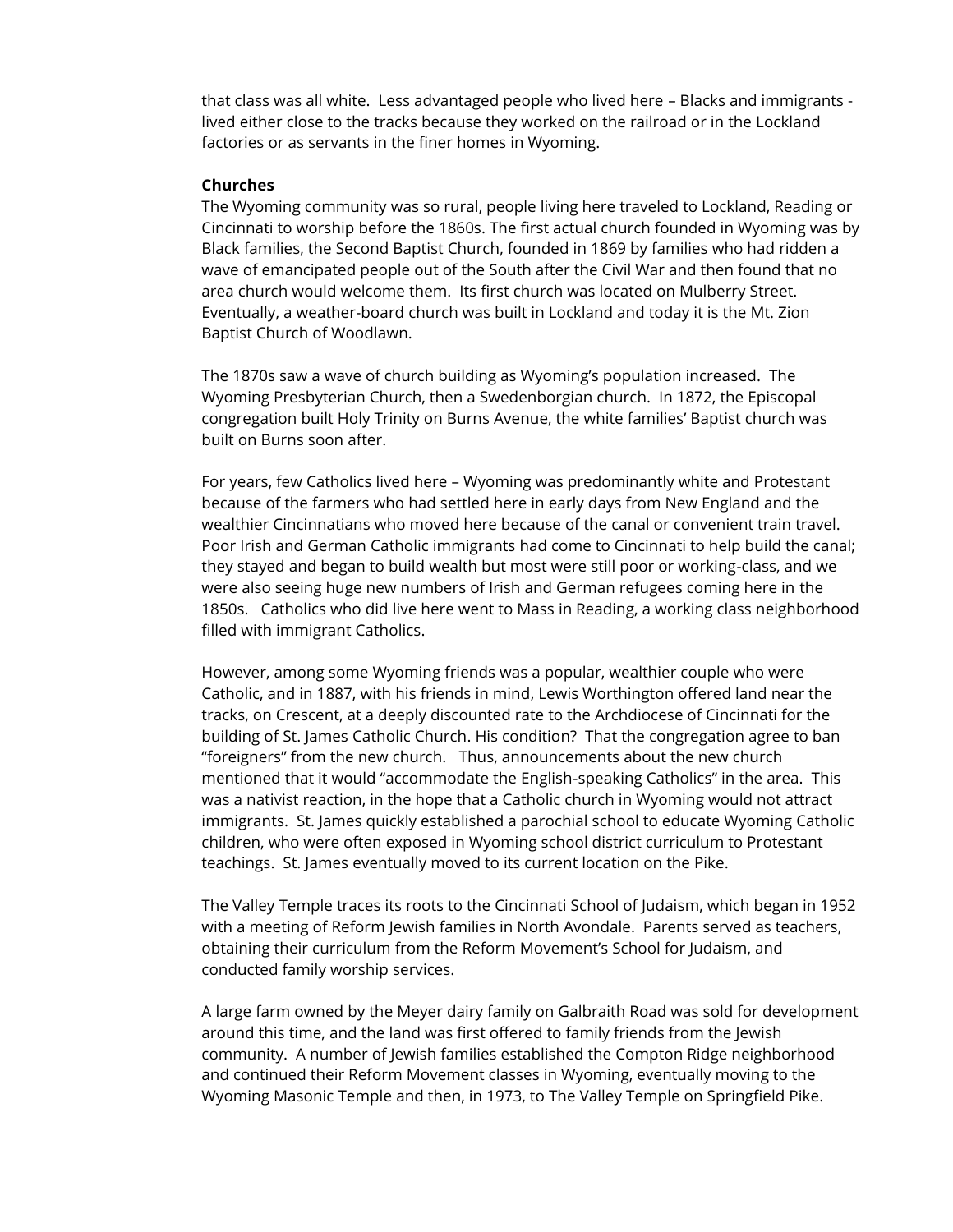There was a negative reaction to the movement of Jewish people into Wyoming, which was an almost entirely Christian community. The private Wyoming Golf Course, founded on the Hollman dairy farm, refused to accept Jewish members for years, and this is remembered by some Wyoming Jewish families to this day. I had friends who didn't let their kids sled on the golf course for that very reason.

## **Village Incorporation**

Before the Civil War, about 50 people lived in Wyoming. After the war, migration here from Cincinnati began in earnest, and Wyoming incorporated as a village with the requisite population of 600 in 1874. A census taken that year showed not just wealthier white families but also Germans, Irish, and Italian families, and over 10% of the population was African American, mostly living in an area called Greenwood, north of Wyoming Ave. There was resistance to annexing Greenwood in 1874 but without that neighborhood, Wyoming didn't have the 600 people necessary to be incorporated as a village.

Thus, they annexed Greenwood but made an arrangement with the Lockland school district to educate Black children from Greenwood in Lockland schools. I'll return to the schools later.

## **Forming a Community**

By the 1880s, Wyoming was active in the civic and social bustle that characterized late nineteenth century American village life.

By 1880, Wyoming had a drugstore, a blacksmith shop, a coppersmith, a butcher, a carriage maker, dress and shoe makers, and a jeweler. With an increasing population of middle and upper class residents, recreational activities and social organizations began to flourish. These that I mention now were entirely segregated…only white. There was the Wyoming Musical Club, the Wyoming Dramatic Club, and the Wyoming Improvement Society, the Wyoming Masonic Lodge, the Monday Club and the Society of Letters which later merged into the current Wyoming Woman's Club.

The Wyoming Roller Rink was white only and continued to be so when it was moved to the Wyoming Amusement Hall, built in 1885. The hall included tennis courts, a bowling alley, the library, the village offices, and an auditorium. This civic center was completely segregated, as was the new hall that took its place after a fire in 1907. The final Civic Center was built after another fire in 1948. There were no village social opportunities available to Black families living in Wyoming, including the parks being developed here. Even into the 1960s, Black families were not allowed to use Wyoming city parks and could only use the Oak Park area…which was the city dump at the time, not a park.

Black families had to look elsewhere to join organizations and find amusement. Wyoming had numerous organized baseball teams but not for Black players, so they joined the Glendale Umbrels, pictured here in 1921. Until the 1960s, there were no area swimming pools that allowed Black families; the golf club didn't admit Jewish or Black people, and the Wyoming Swim Club didn't allow Black people. In organized church outings, Black kids were able to swim at a pool in Middletown and, on the weekend, they were allowed to swim in the Hartwell public pool right before they drained it each week. Most of the time, Wyoming Black families socialized, joined organizations and went to church outside of Wyoming….in Lockland, Lincoln Heights and Woodlawn.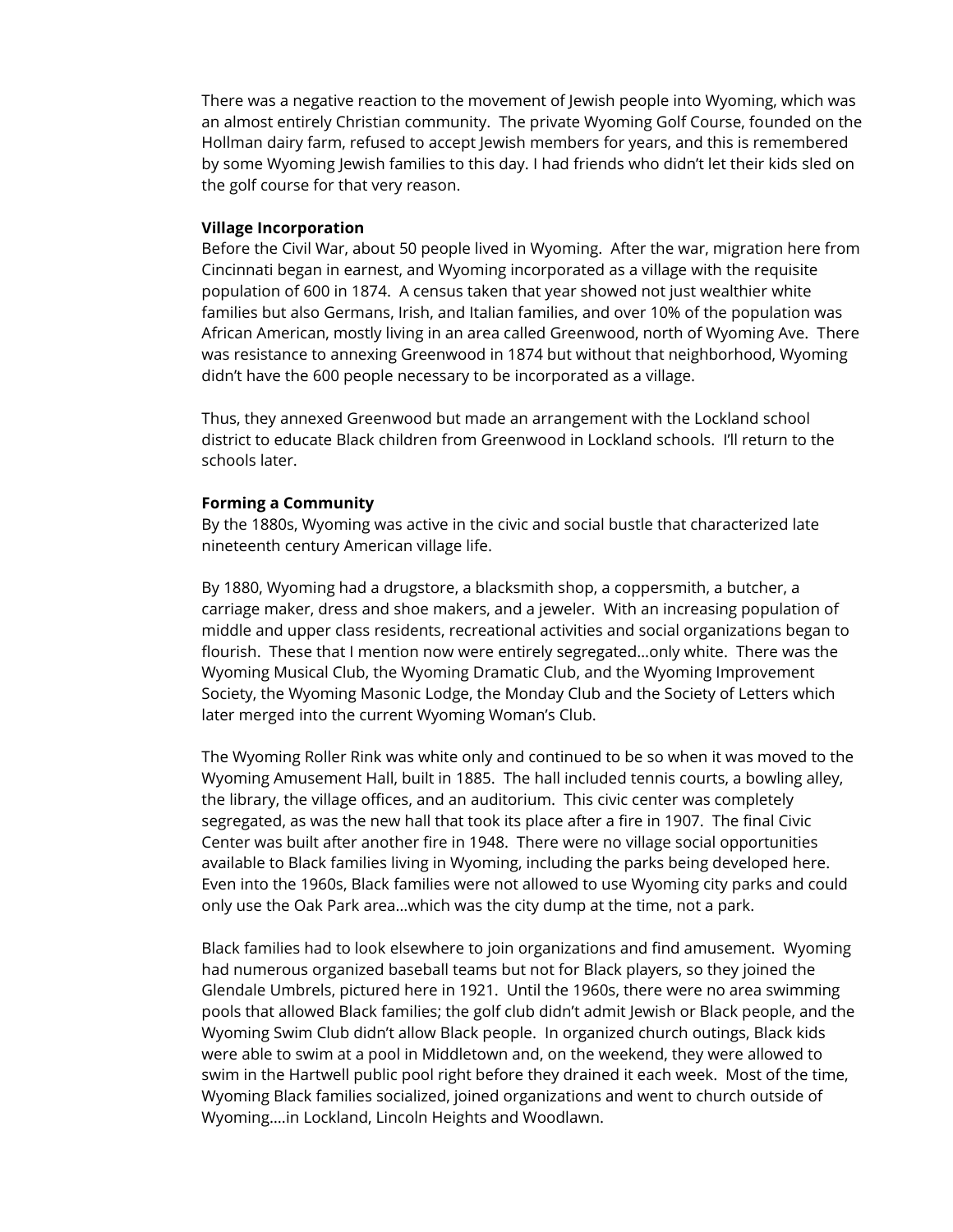#### **Schools**

The first, official school in Wyoming was a two-room brick structure, built in 1842. I am sure the farm children here were being educated before then, but the families probably paid for an itinerant teacher to live with a family and teach out of a house until the 1840s.

As mentioned earlier, when the Wyoming district school was created in 1874, the village excluded the Black children living in Greenwood through an agreement to educated them in Lockland District #9 and paying tuition for them to be educated there, at an annual rate of \$120. That got expensive, so in 1877, Wyoming's district purchased a house on Oak Ave between Wyoming and Wentworth for its Black students to be educated separately, grades 1-9. It was understaffed, with only Black teachers and former students recalled that a smoking coal stove was its only heat source, making learning conditions very difficult.

A new school for the Wyoming community was built in 1880, and six years later, Wyoming was forced to abolish segregated schools because of the repeal of the State of Ohio's Black Laws. In September, 1887, Wyoming announced that any Black child was welcome to transfer to the new school on Wyoming Avenue if they wanted to, but Wyoming did not close the Oak Ave. schoolhouse. Many children stayed there. In Cincinnati, they did the same thing. As a result, on the first day of desegregation, only ten Black children in the entire city of Cincinnati felt at liberty to take advantage of their new choices. Wyoming finally shut down its segregated school in 1892.

Then the Supreme Court ruled on Plessey v Furguson in 1896, which allowed "separate but equal" segregation, Wyoming moved back to segregated classrooms in the grammar school, but not the high school, mostly for financial reasons. It was hard enough for the small school district to afford a separate grade school situation. The segregation movement here started with parents complaining to the school board about their young children in classrooms and playing with Black children. So the Board authorized the building of the Oak Ave. School in 1911, known as the Colony School. Today it is the City Building. High school students remained desegregated, but when official school sports teams were formed during the early 1900s, Blacks were not allowed to participate. Another example of discrimination: a 1937 Wyoming High School yearbook placed the Black students in the back of the yearbook, like other yearbooks of that era. In the 1950s, the counselors for the high school would gather the white students for college counseling but separated the Black students out to give them advice for trade schools or associate degree programs. Black students formed their own organizations at the high school, like the Colored Hi-Y in 1933.

In 1954, with the ruling of Brown v Board of Education, America began desegregating its schools. Wyoming built a new freestanding elementary school, Vermont, the year before, in 1953, and opened its enrollment to Black children. The Colony School was closed in 1956. The Colony School was not just a place children were educated in Wyoming…it was a community center for Black families who were excluded from most other city-centered activities in Wyoming. Today, there is an active Oak School Alumni Association that is working on a memoir of their experiences in the Colony School.

#### **Development of Modern Wyoming**